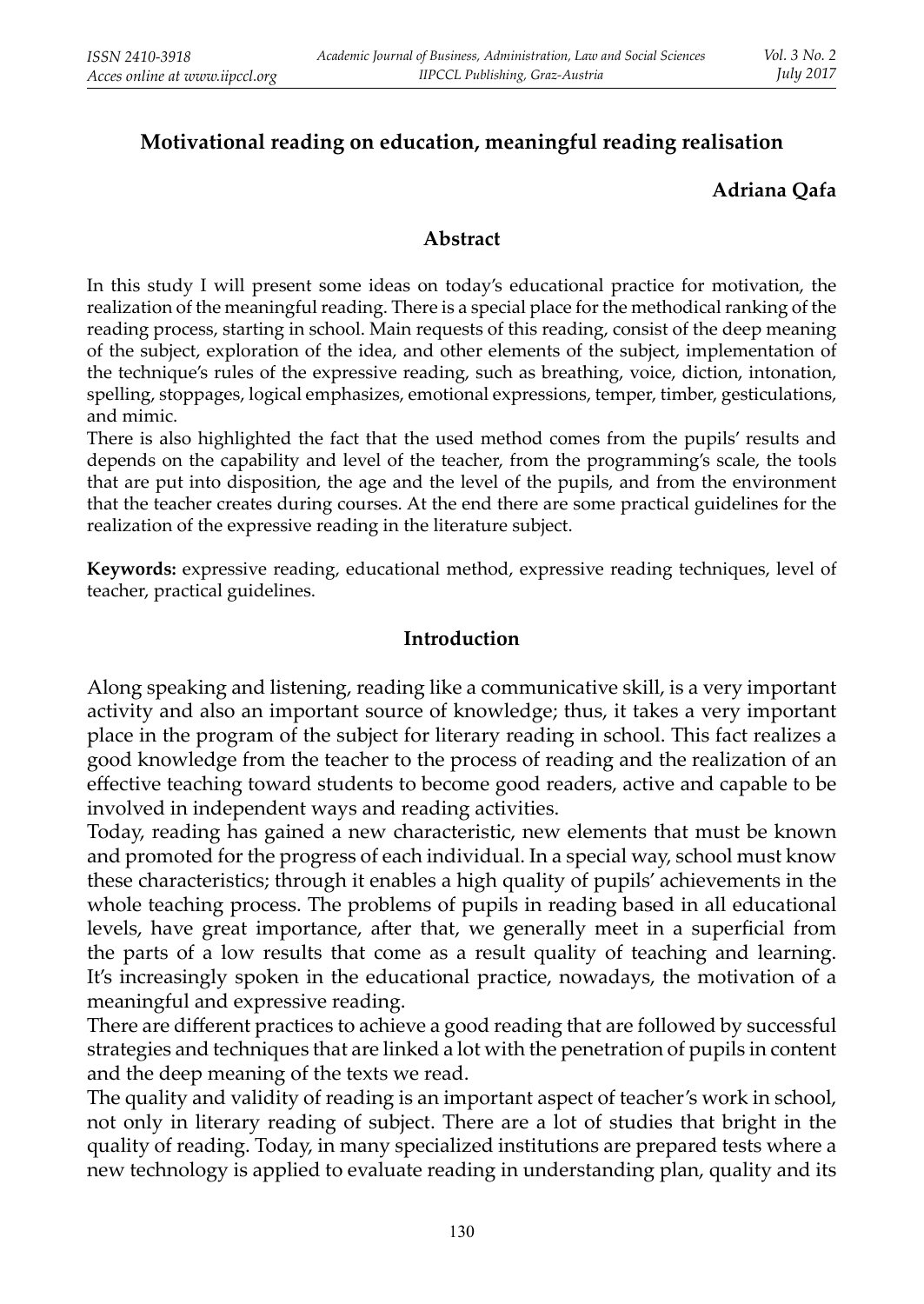speed too. We are all conscious of a poll applied by the World Bank in Albania where noticed that 57 % of pupils till the age of 15, didn't know to read, according to the actual reading it doesn't mean decoding but skills of pupils to rebuild the structure and content of expressed ideas in different literal parts and beyond.

These verify that pupils are not only able to summarize texts' summaries but they are rarely courage to support the evaluation of interpretation. This observation leads to another conclusion that the ways of reading reflects a low level of thinking process, there lacks a literary reading and the critical analysis of the literal text. This raises the task of teachers to direct pupils developing the ability of highest level of thinking. By looking at learning as a cognitive process of a higher level, it requires an understanding, conclusions, making the time of literary reading is a logic place to start the process.

The pupils must learn and read to decide in situations that create conditions of a real reading. Thus, to learn how to read means to actually read. The meaningful and expressive process reading passes in some steps from the first class and higher to get better till it becomes perfect as a process. When the child enter in school, he has formulated some hypothesis about writing, in this way he is now a reader, and this experience must be taken into consideration during further teaching of reading in school.

Later, we see the transition of early reading in the automation process of reading where pupils are involved in an intentional reading to decode difficult texts and new words (unknown words) and also to read faster.

The last step, which is achieved through reading in the subject of literary reading, pupil achieves to control the meaning of the text he has read, to read with rhythm and intonation, to use his experience in reading and recreate the meaning of different literary texts.

This is a methodical ranking of reading process; it makes us think that pupils firstly " learn how to read" and later "read how to learn ". This alternative attracts the attention of the school, didactics over reports and relations where reading must have be like a process, and also as an artistic literacy reading. This shows that lots of researchers have seen reading as a communicative activity in many uses; it must serve to all fields of knowledge and literature. In many researches of the language field and didactics where prevails the idea that reading must be involved and goes to a continued demand of the whole text, of the whole school curriculum an also some demands in all school subjects.

In her work Gjokutaj (1997) has written: "In the practice of Albanian schools, there are places for modifications and re-conceptions because the dominance of idea for a long time that reading is an aim mainly in the subject of artistic, literary reading has forwarded a bias in the process of reading by creating reductions in other school subjects. But the question is how should be a reader to whom we should aspire to?

(1) Traditionally, the expressive reading was done in a certain stage of the class, usually after the presentation of the topic before the development of the content. So its object is seen only the book of the literary reading, where teachers only in this case raise up the demands for an expressive reading. This has been a close overview of reading that didn't respond to its final objectives.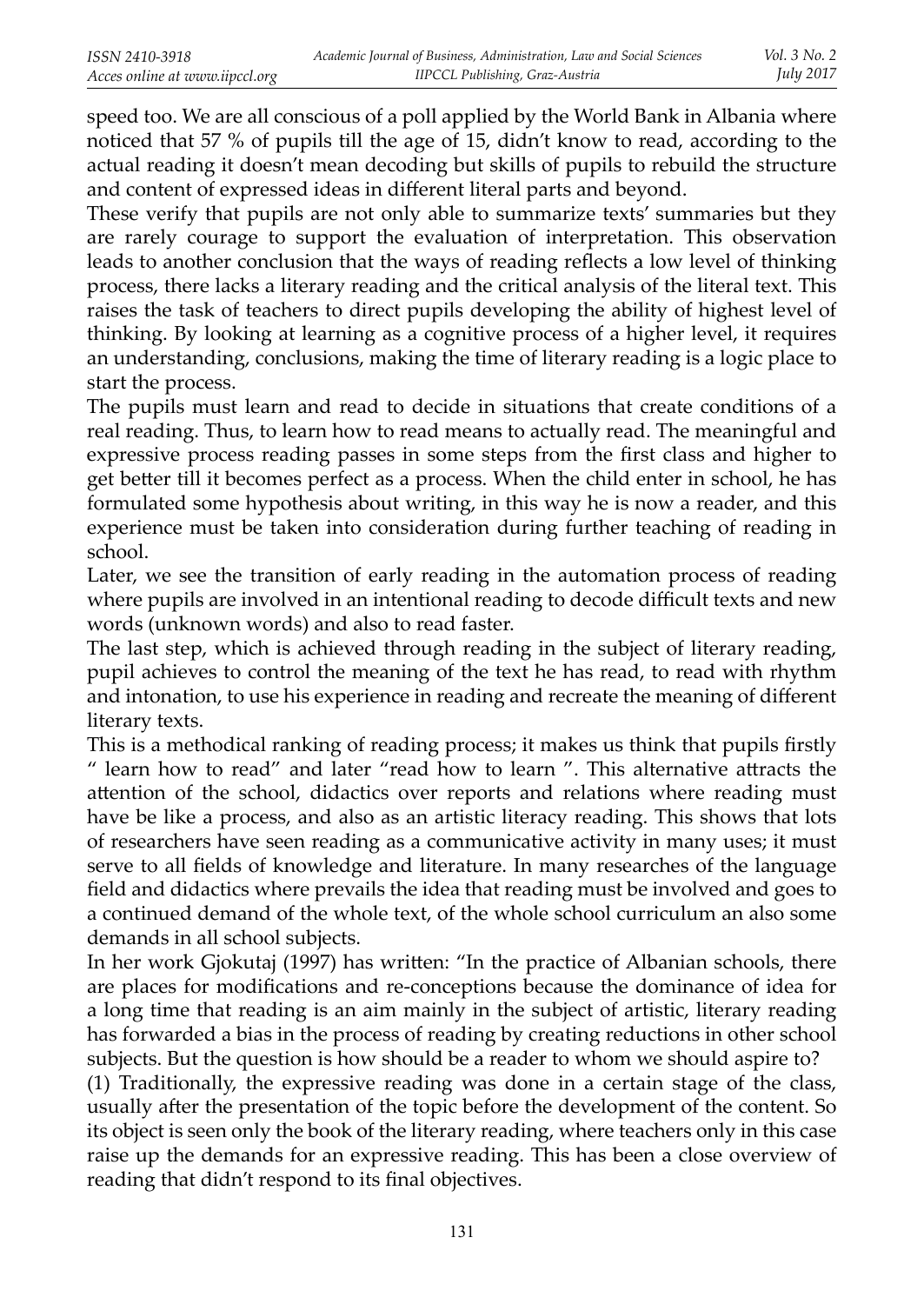The expressive reading must permeate the whole class of the literary reading and hunts out only through reading od literary pieces, but also in other instruments of reading for example, assignments, homework done by pupils, creative works with writing, other school's texts aims a reader to understand better the aims and objectives of reading and applies new rules to be able to identify the important information in a text by bringing knowledge or early experiences to build a meaning in its text. Thus, a good reader reads to answer the questions, to learn from a written text and it comes true when achieves the rates of a meaningful and expressive reading.

Like many other reading processes, a meaningful and expressive reading must not realize without practice, without the teacher's example because it couldn't let since the first steps of pupils to look after themselves. Firstly, pupils must know and then own mechanisms that are necessary for the embezzlement of expressive reading. If a pupil tries or not the power and the beauty of language like a tool, not only in communication but also in expressive reading, this depends on a passionate work of teacher who creates an atmosphere that stimulates pupils' trial and judgements. They should be encouraged to ask questions, to make predictions and organize ideas that support their judgements about the information they get from the literary parts. Teachers, who encourage discussions before the reading process, help pupils to activate previous knowledge, also allow pupils search further through reading that is necessary need. In this way, teacher helps pupils to identify the aims for reading to formulate hypothesis and test the truth of their hypothesis through the reading process. He leads the discussion by evaluating every meaning or interpretation given by pupils, every judgement n a way form a sub-context as it is stated by Petriti, first operation of the text deals with the philology.

 (2). So with the explanation of vocabulary by giving the proper context for new words, a word has different meanings in different contexts.

The importance of the expressive reading is clear in the content of the subject's program of the literary reading. There focuses that, pupils should win the reading technique to enable an expressive way of reading, a right conscious one, a fluent reading by respecting the rates of spelling and writing to know and apply in practice for the elements of the expressive reading with gradual increase from class to class accompanied with breathing, stoppages, intonation of spelling and understanding of literal parts in the whole text, after that, it makes an attractive content, it raises up vivid pictures of pupils, it promotes the interest, light up imagination, pays attention, helps them to distinguish which has the main valuable importance and it makes pupils feel and live the literary texts.

The expressive reading involves all included parts OD a literary passage, content, ideas, structure, artistic tools, the stylistic of language, all accompanied with writing and spelling, with practical character of literature and language. He, generally reads, understands, lives more with literary passage, and applies the spoken and written texts in relations with others and its personal life.

In front of a text the reader creates its meaning for all those who read it. The comprehension of a text is an act of work and the structure of understanding in different levels. Thus, in a class, pupils can give interpretations from a text's reading. Based on this result, there are different thoughts from different researchers. Some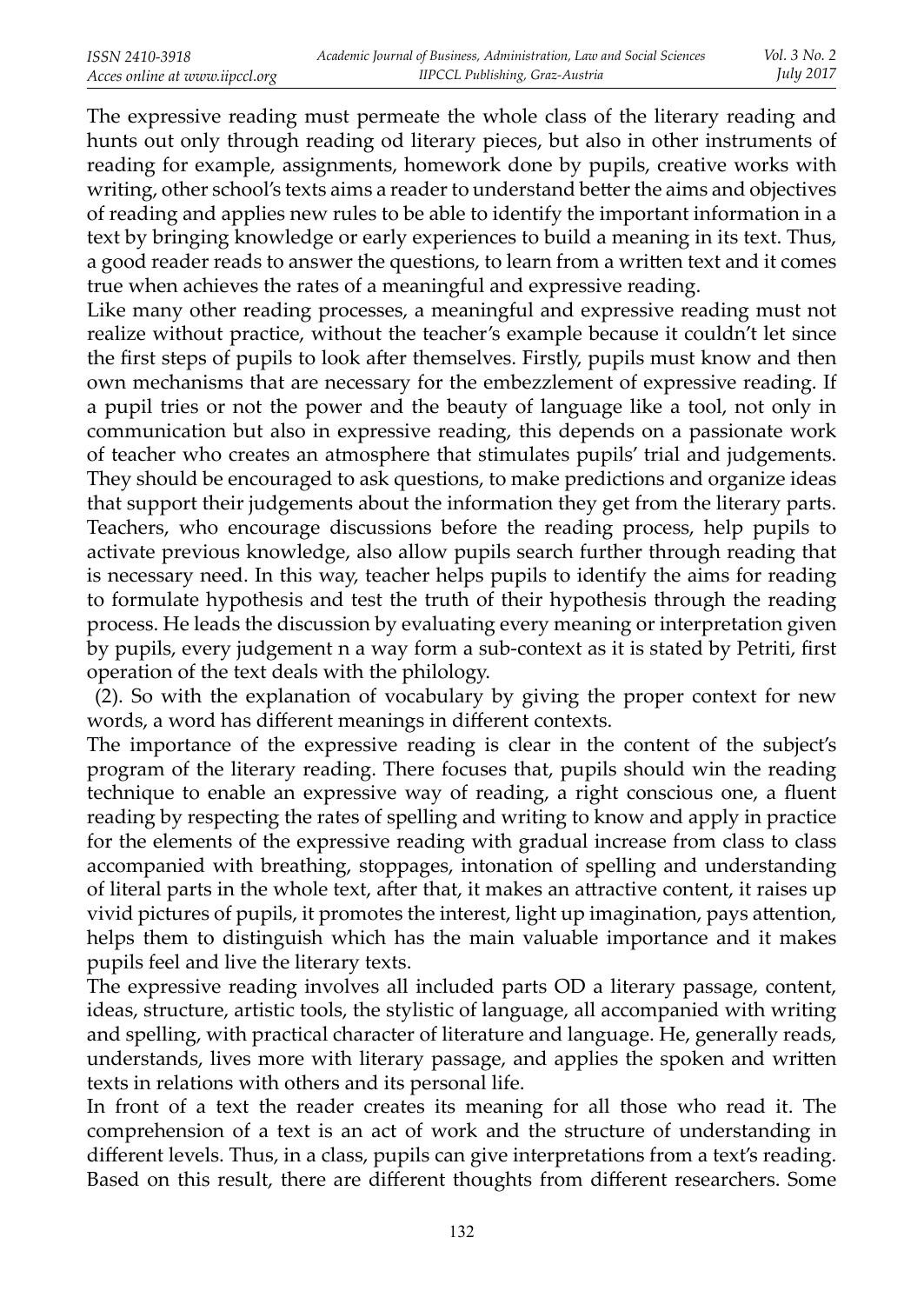researchers think that the meaning is inside the literary text and belongs to the text that discovered it.

In tis case, the problem often stays in the facts. That interpretation of the reader may not be fixed with the author's one. Other researchers protect the thought that meaning is not in the text depends on the knowledge that the reader has opposite the text.

According to this viewpoint, each reaction of the reader from the text has the common values as it is said that: "A realised description mustn't ever be a simple numeration, its values consist before all the unity of the described details pre-determined to realize an effect. This unity, this effect declares the spiritual state and mood of the person who did the description.

(3) Each reading is the structure of meaning and comes out from a numerous visual and abstract indicators. But, it exists even a concept of an independent meaning from the reader and this is the meaning that the author gives to his text. For this reason, to read means to not only build a meaning but in the same time to rebuild the meaning that the author has wanted to give to his text. The structure and the re-structure include more than a simple intellectual activity because reading changes. So, we may say that writing has not a single meaning. To read what is written, may be in different forms, but to read means to read even what isn't written, thus to read what is written between lines. To achieve this, in the center of the lesson, we see the reader, where the pupil is promoted to participate in a colloquial, conversation, over the given meaning s of the literary text. With the concept of reading between lines, the reader recognizes the views and aims to interpret and judge his thoughts.

Except this kind of reading, meaning and the aim of reading process of literary text achieves it through reading beyond the lines where we face the suppositions linked with the results and taking out of the conclusions that aren't expressed from the author in literary pieces. The process of analyses allows pupils to make new synthesis, understand and reflect deeply linked with the importance of the ideas. This purpose of work with literary text surely has difficulties because it searches a lot of facts above all the cultural information of pupils, a rich and personal experience. But this doesn't mean that it's not reachable because a good teacher knows how to function the personal experiences of his pupils.

Teacher asks different questions, such as: If what the author says is true, what other conclusions can we come out? If things weren't as the author has mentioned, but differently, which is our viewpoints? What differences do we except if events come from the author's view? What kind of differences do you want to see and why? There are other questions that move on the pupils and reader's fantasy by enriching the meaning of the stories with their experiences, where is included the reader's experience. So, the pupils must not be in the repetitive level of communication and also to create a parallel text's creation.

To achieve this, in the literary reading class, develops a talk throughout highlight values, factors and subjects of literal communication. As we mentioned above, questions that are asked to pupils must be numerous by leading to the content, characters, the message's clearance, artistic language, etc. The character of question gradually gets more difficult till it joins to questions with creative characters. The teacher should look after the pupils, to speak more, to express his thoughts freely, to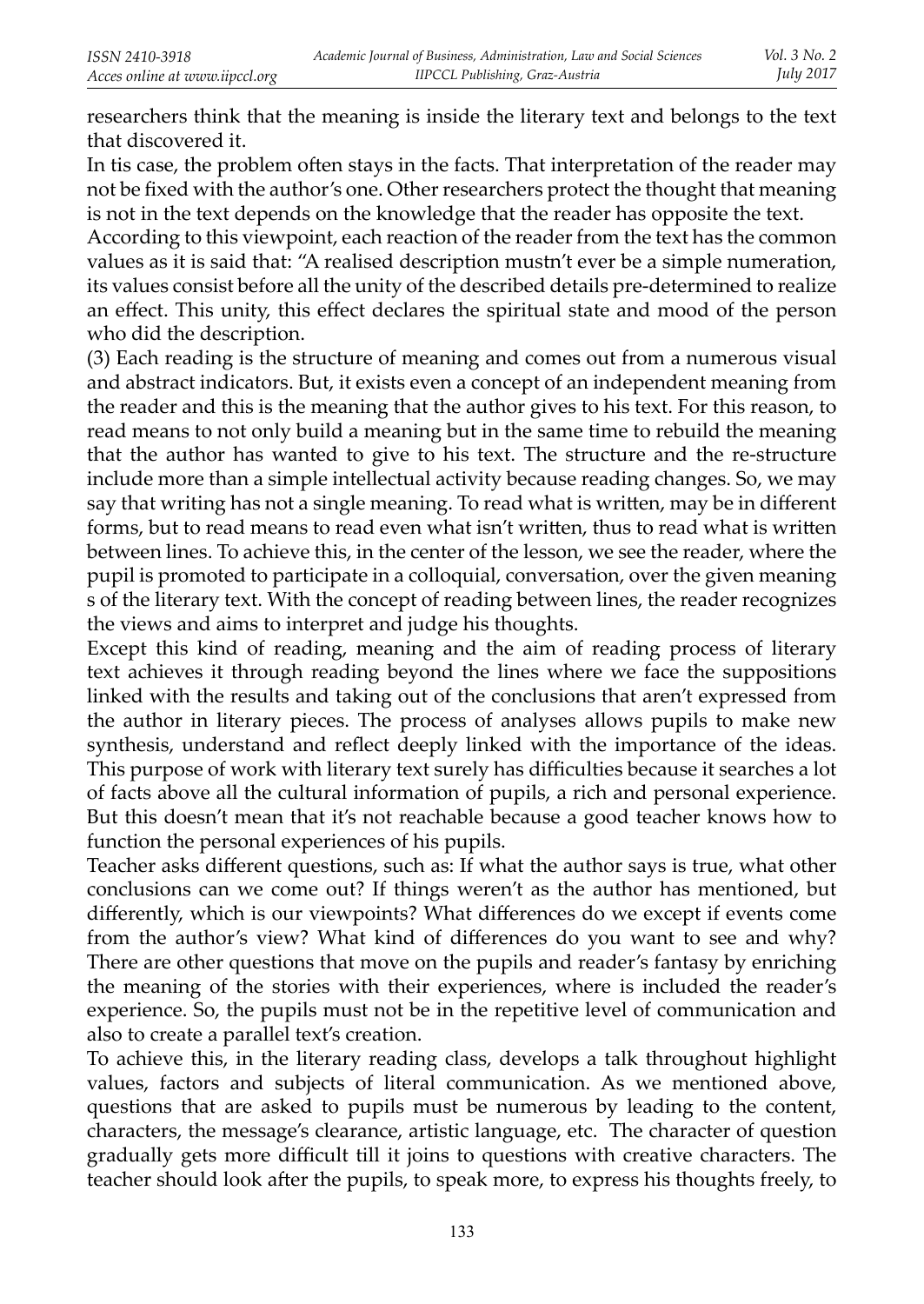give arguments by arguing them, to evaluate the text in maximum, to not forget the context and the message that come out from the text and contexts, because thoughts and movements of the reader come out not only from the text, but also must be argued with pupils' facts. In this viewpoint, the text of the literal reading has a new development in the class.

Nowadays, our society faces with new a phenomenon that negatively indicates in the process of meaningful and expressive reading. The long stays in front of the television, computer, electronic games, all make and push the children to lower in minimum the parameters of creativity that are necessary for reading.

So, the movement of interests from electronic multimedia to the art of word needs the commitment of the society, especially schools that directs to its efforts through the word's improvement and the development of methods by finding some movements that make a good reading for pupils who are orientated from the book.

#### **Conclusions**

The teacher searches the formation of a positive staying over reading, when he prepares teaching, he takes into consideration not only the literal piece but even the pupil. He must be focused in differences that his pupils have in reading, he plans activities for all difficulties. Through reading he must see the way of pupils' communication with different psychological, social and linguistic levels of knowledge. The planning of the class in the subject of literary reading is another moment, which helps in the formation of an expressive reading and in the crystallization of positive pupils' staying. Here we stress a phrase of S. Mc. Namara and G. Moreton (2003) : " To plan effectively by not taking so much time, the teacher must be completely clear what his children need to know and to proceed till the end of the topic. "

For this, the teacher uses a lot of techniques like concentration above the act of reading as an entire one without spoiling the literal creation, by clarifying the way that the author has integrated pieces like the whole one. The insurance of success is another positive movement in the promoted process of the child to read because this stay doesn't depend from the time that pupils spend in reading. The success is to another powerful mechanism of motivation; it's like a failure that comes from his results. For this reason, a good teacher plans activities where all pupils live and feel success that dedicates to them.

Another way, except the planning of successful activities for pupils, is the knowledge of real mood for each pupil and their presentation in class. All teachers according to the subject they teach and also their personalities influence a considerable indication in the formation of all pupils. The teacher has the ability to promote pupils like active participants in the class, to support their feelings, to express warmness, enthusiasm, to understand difficulties and their needs for help, to be elastic in their staying, to increase the collaboration between pupils, to argue their thoughts, there are necessary qualities for the teacher, to give the waiting results in the school process. This realizes not only when the teacher has the leader's role in the teaching process but also has a multi planned cultural and professional formation.

In conclusion, we may say that the meaningful and expressive reading, a reading